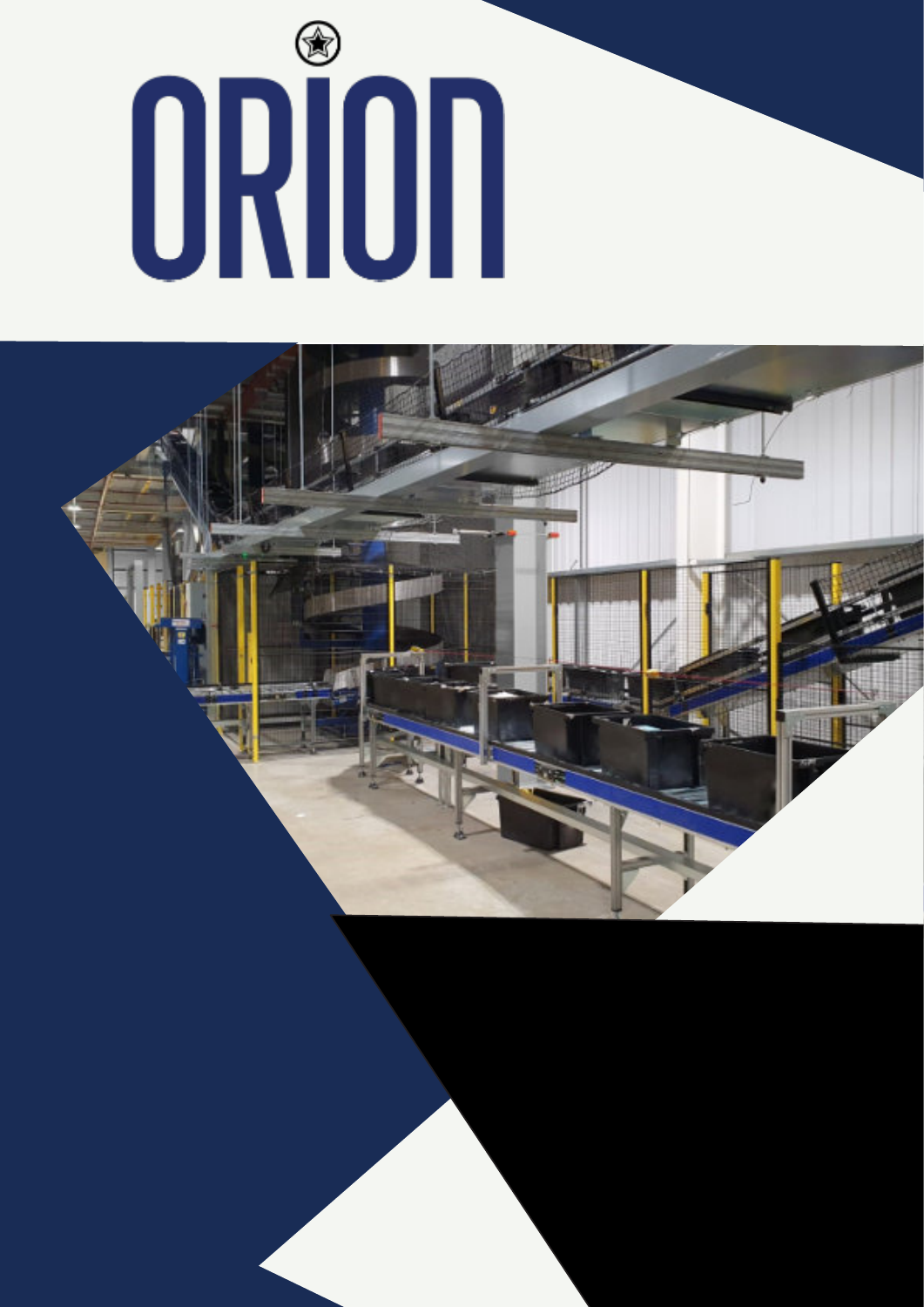# Contact Us Table of Contents

Email us at Info@orionmis.co.uk Call us on 0333 335 5269

Scan the QR code to access Our website





www.orionmis.co.uk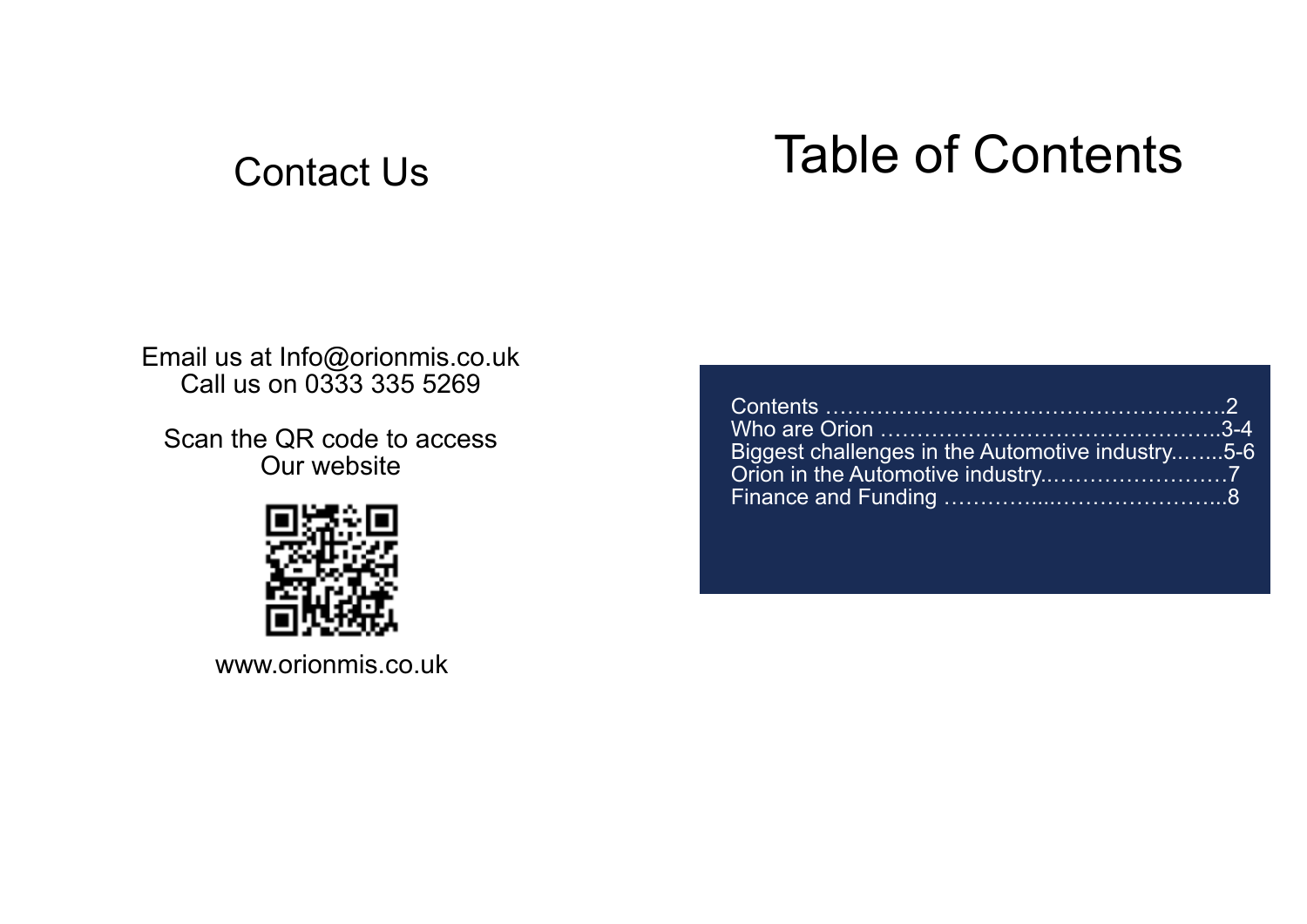## Who are Orion

At Orion MIS, our vision is to enhance user experience and deliver unrivalled customer service.

We automate your process, allowing you to achieve maximum operational efficiency.

Offering several different services, we take a holistic approach to automation by supporting you and your team, every step of the way. We call this;

With over 15 years' experience, Orion MIS are Independent experts in automation, engineering and helping customers find the right products and hardware to enhance their operation. We design, build, integrate and support your materials handling solution, providing long-term solutions and support.

We pride ourselves on delivering an enjoyable and exciting customer experience, that ensures our clients succeed.

"Life Cycle Support".



### Orion in the automotive industry





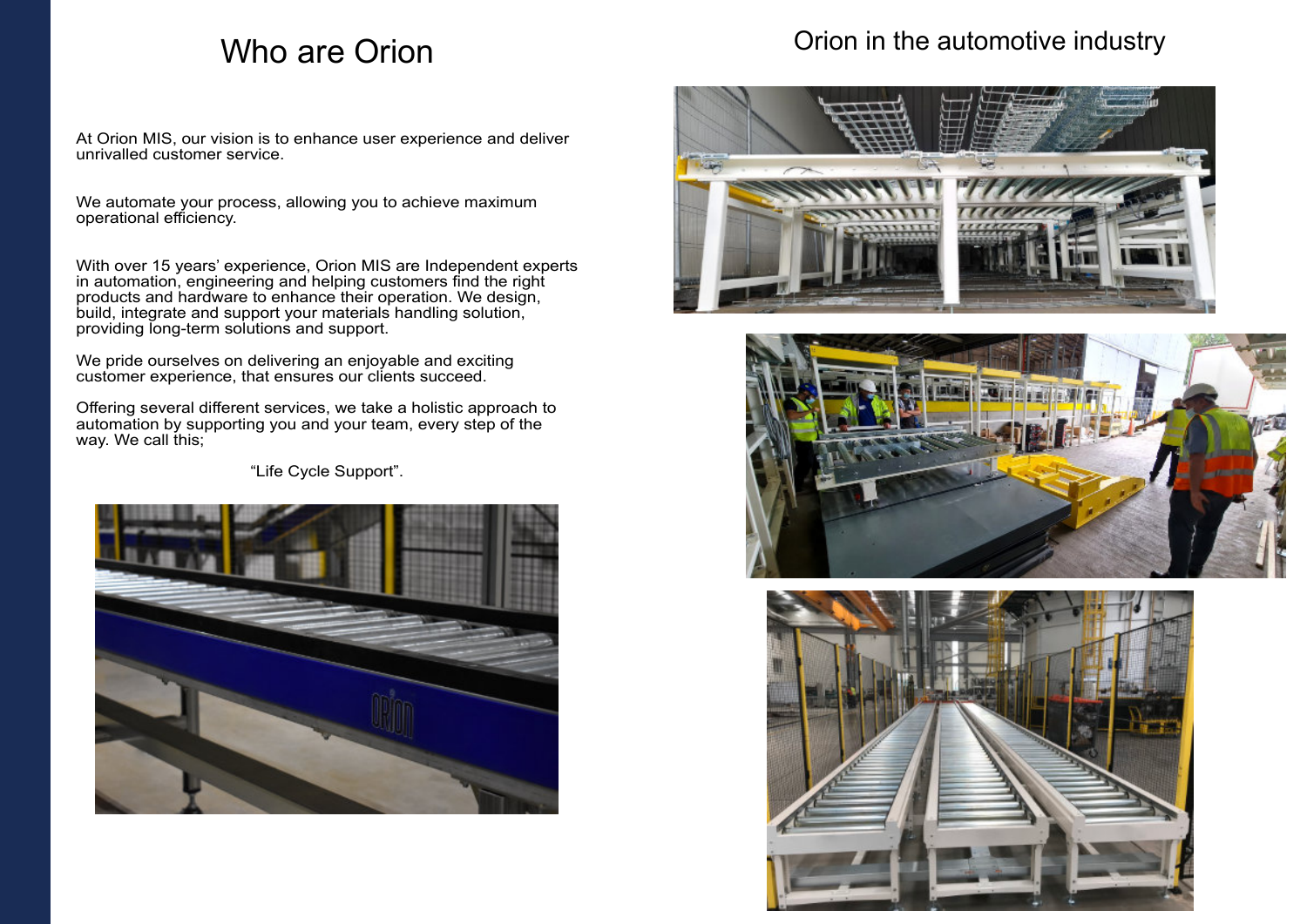# Who are Orion

Orion work closely with a number of the leading companies within the automotive sector. Whether its a new production line, a rolling floor, or even overhead power & free conveyors, Orion can offer a complete service to suit your requirements.

We provide a full or partial service, depending on your individual needs. We take the utmost care in creating systems for our customers.

From management to integration and Support, our services can be tailored to suit all types of automotive projects that you may require.

From initial design and handling, to Implementation and management of the entire process, Orion are here to guide you through every step of the way.

We are specialists in working to even the strictest of deadlines, (even if this is just a few weeks) with all work completed to the same high standards that you would expect from a project that has been any months in the making.

Open communication is paramount throughout the lifetime of the project to ensure that all clients are aware of both where we are in the project and any issues we are to resolve.



#### Finance and funding options

A & T Business Associates can offer Orion customers a finance solution for a wide variety of projects from £2,000 plus VAT.

These solutions allow for:

- Improved cashflow.
- Retention of existing credit lines.
- Fixed-term payment agreement with no hidden costs.

**To find out what we can do for you, please call 0333 335 5269 or email us at info@orionmis.co.uk.**





Orion are pleased to announce a partnership A&T Business Associates.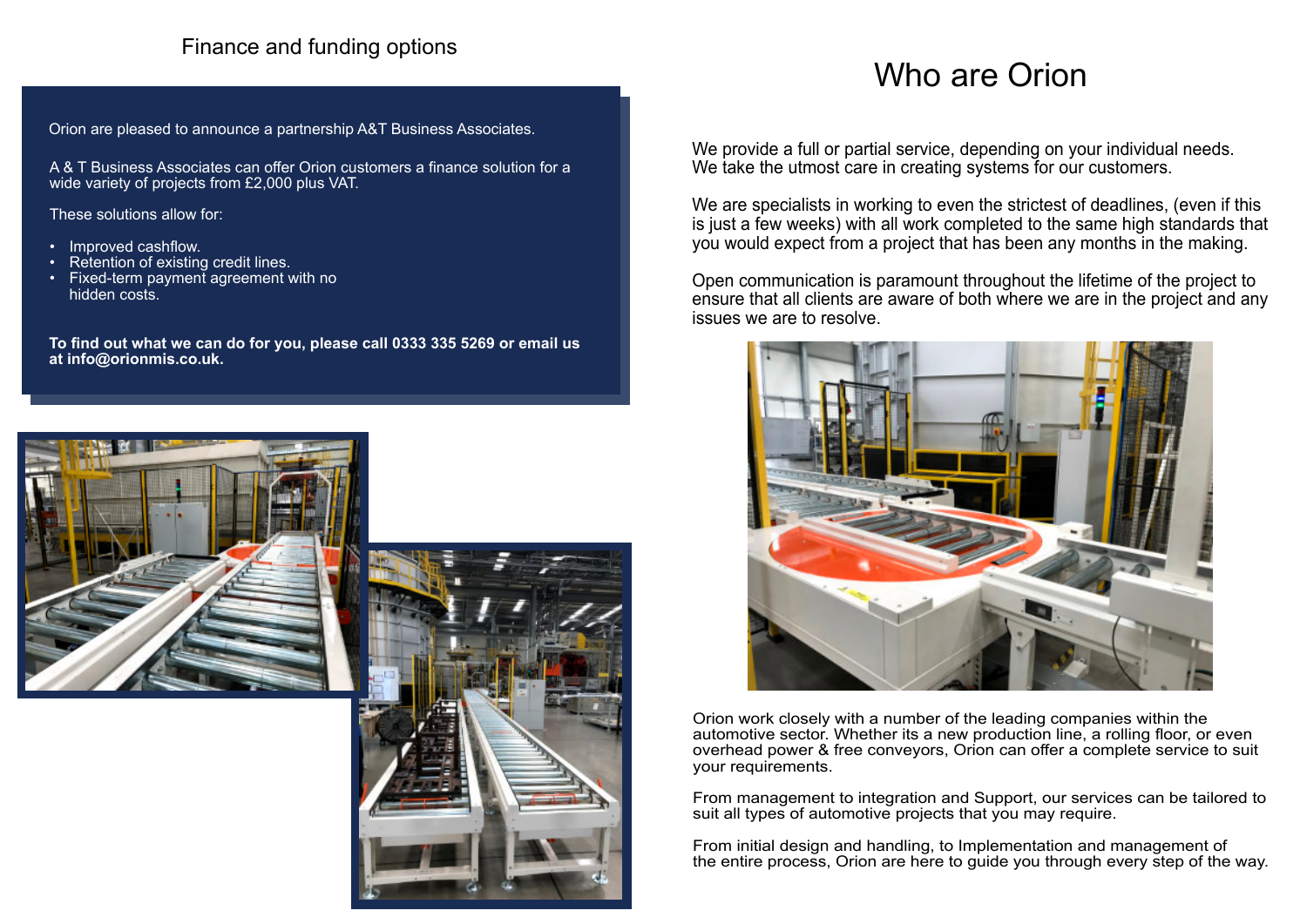#### Biggest challenges in the automotive industry

Like all industries, UK Automotive faces many opportunities and challenges. Whether this is tackling emissions, developing new technologies addressing the skill shortage or ensuring that the vehicles on our roads are as safe as possible are all issues are of paramount importance to the motor industry.

#### **Reduction in CO<sup>2</sup> levels**

Whilst the automotive industry as a whole have spent billions of pounds developing advanced engine, fuel technologies that have seen around a 31% reduction since the year 2000<del>'</del>, many manufacturing facilities still use conveyance systems that are many years old. By switching to a new solution, such as DC voltage drive rollers, a large amount of emissions can also be removed from the manufacturing process.

#### **Emissions**

Vehicle manufacturers have spent billions of pounds ad many years on developing the cleanest cars, vans and trucks. Vehicles now are not only more efficient but the emissions from new vehicles are at an all-time low resulting in both lower than before fuel bills and significant technological progress in bringing these advanced vehicles to market. Continued improvements like the current UK target for emissions will be the only way to eradicate the problem that comes from vehicle emissions.



#### Biggest challenges in the automotive industry

#### **Sustainability**

The UK Automotive industry is the biggest exporter of industrial goods within Britain and generates more than £100 billion annually. The Automotive industry's committed to sustainable business growth so by being a major investor in R&D the UK can reach the ambitious environmental targets set in place despite challenges from net zero goals, Brexit uncertainty and the global pandemic.



#### **Digital Manufacturing**

As the economy in the Automotive industry develops, old business models become outdated meaning they need to be adapted or scrapped for a modern alternative. One of the newer changes to the Automotive industry is the digitisation of manufacturing. Digitisation in UK automotive has already shown it's worth with increased productivity, reduced inventory, reduced plant maintenance, reduction in costs of poor quality, as well as many other benefits. Orion can help with updating companies digitalisation to get in line with Industry 4.0 and the Industrial Internet Of Things (IIOT).

#### **Economy**

The UK Automotive industry is a vital part of the UK economy as a whole, adding £15.3 Billion worth in value to the UK economy and making more than £78.9 Billion turnover. <sup>1</sup>However, the UK Automotive actually runs in a trade deficit, importing £43.9 Billion worth of goods (2020) and exporting £30.1 Billion (2020), which leaves a deficit of -£13.8 Billion. This is an improvement by 1.6 Billion on the previous year (2019) however industry updates and improvements still need to be made to get the deficit to a minimal.

#### **Damages (ZPA Solution)**

Zero-Pressure Accumulation (ZPA) solution reduces the ratio of damaged parts that have been conveyed. By keeping product parts from touching one another, fragile items are less likely to break during accumulation meaning more control on how items are handled in the process. With a reliable solution like ZPA, companies can feel confident that their system is as efficient and effective as possible in diminishing damage.